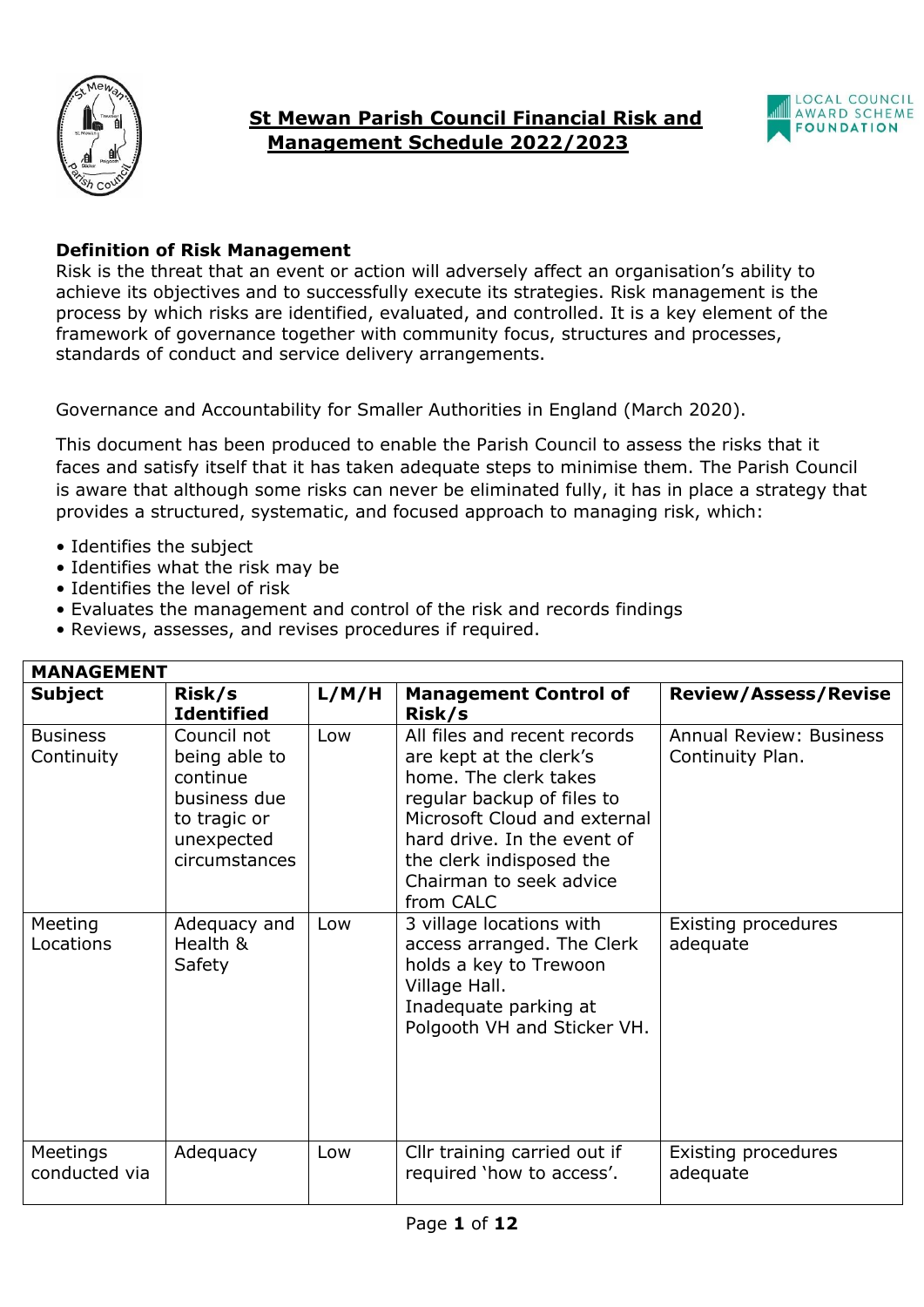| Zoom due to<br>Covid 19          | Inquorate due<br>to loss of<br>connection                                                                                                                 | Low   | Meeting is terminated.                                                                                                                                                                                       |                                                        |
|----------------------------------|-----------------------------------------------------------------------------------------------------------------------------------------------------------|-------|--------------------------------------------------------------------------------------------------------------------------------------------------------------------------------------------------------------|--------------------------------------------------------|
|                                  | Amendment<br>to Standing<br>Orders for<br>Remote<br>Meetings<br>Protocol and<br>Procedures                                                                | Low   | Procedures published on<br>council's website.                                                                                                                                                                | Assess information<br>received.                        |
|                                  | Risk of<br>confidential<br>items being<br>overheard.                                                                                                      | Low   | The chairman asks the<br>public/press to exit. The<br>host to lock the meeting<br>before the closed session<br>commences. The Chairman<br>requests confirmation from<br>members they cannot be<br>overheard. | Revise if repealed earlier<br>than the $7th$ May 2021. |
| Council<br>Records               | Loss through<br>theft, fire,<br>damage                                                                                                                    | Med   | Documents are stored at the<br>home of the clerk and a<br>secure storage unit off site.<br>Wood filing cabinets (not<br>fireproof)                                                                           | Council to adopt a<br>Records Management<br>Policy     |
| Council<br>Electronic<br>Records | Loss through<br>theft, fire,<br>computer<br>failure,<br>hacking, virus<br>infiltration, no<br>back up                                                     | Med   | Electronic records are stored<br>on the parish council laptop<br>at the clerk's home.<br>Backups of files taken at<br>regular intervals. Anti-virus<br>is installed.                                         | Existing procedures<br>adequate                        |
| Legal Records<br><b>FINANCE</b>  | Inadequate<br>application of<br>loss, of rights<br>arising from<br>contracts and<br>title property<br>due to<br>inability to<br>locate legal<br>documents | High  | Clerk maintains recent files<br>of contracts and deeds                                                                                                                                                       | <b>Review and Assess</b><br>annually                   |
| <b>Subject</b>                   | Risk/s                                                                                                                                                    | L/M/H | <b>Management Control of</b>                                                                                                                                                                                 | <b>Review/Assess/Revise</b>                            |
| Precept                          | <b>Identified</b><br>Adequacy of<br>precept                                                                                                               | Med   | Risk/s<br>The council must balance<br>the delivery of services with<br>the ability to pay for them.<br>Sound budgeting to underlie<br>annual precept. Detailed<br>budgets are prepared in the                | Existing procedures<br>adequate                        |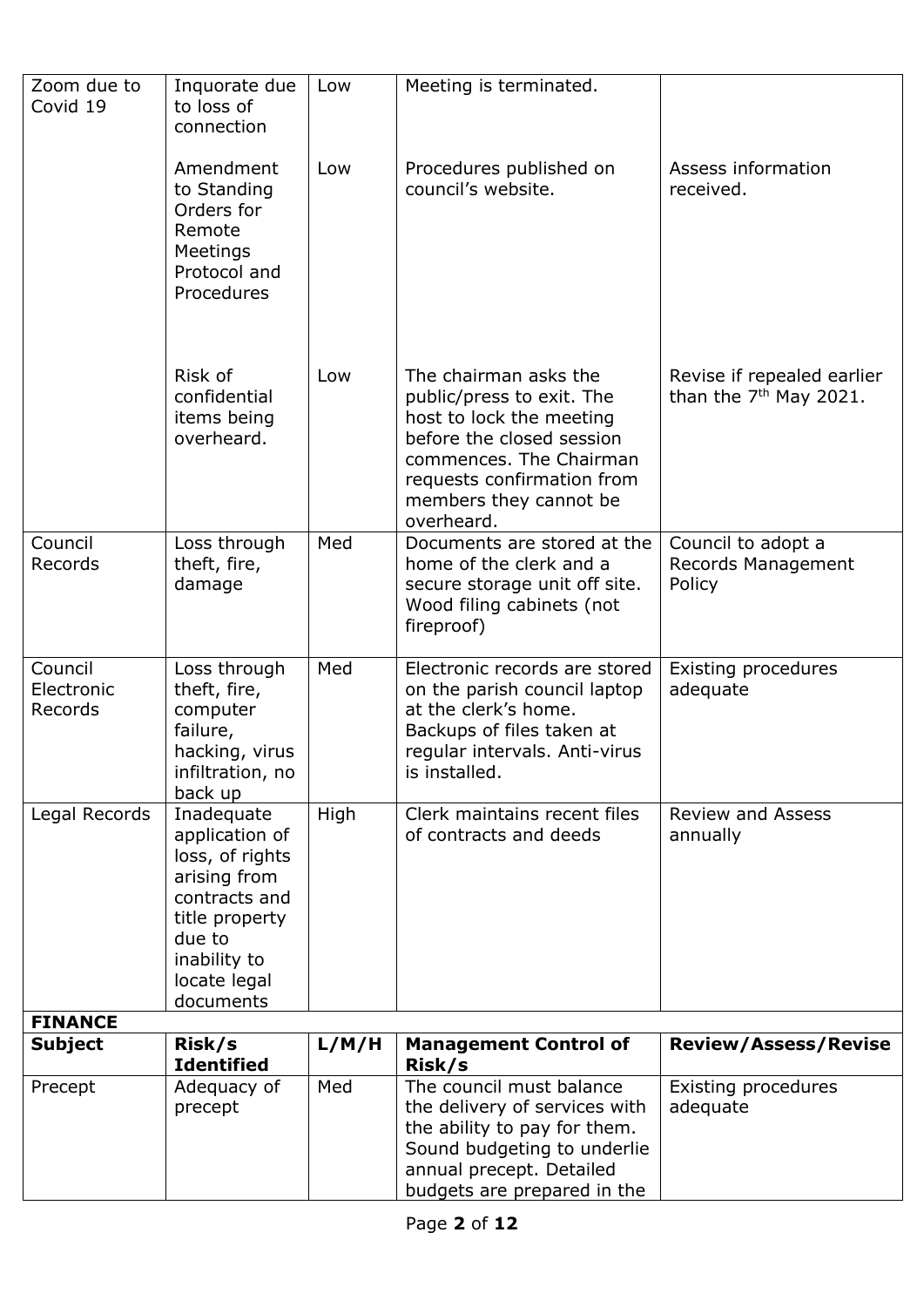|                            |                                        |     | autumn with a forecast of<br>expenditure until year end<br>March. The precept is<br>considered by the Finance<br>Committee prior to making<br>a recommendation to<br>Council in Dec/January                                                                                                                                                                         |                                                                            |
|----------------------------|----------------------------------------|-----|---------------------------------------------------------------------------------------------------------------------------------------------------------------------------------------------------------------------------------------------------------------------------------------------------------------------------------------------------------------------|----------------------------------------------------------------------------|
| <b>Insurance</b>           | Adequacy                               | Low | An annual review is<br>undertaken of all insurance<br>arrangements in place.                                                                                                                                                                                                                                                                                        | <b>Annual Review: Provision</b><br>and compliance.                         |
|                            | Cost                                   | Low | 3yr agreement to ensure<br>best value for money.                                                                                                                                                                                                                                                                                                                    | Existing procedures<br>adequate                                            |
|                            | Compliance                             | Low | <b>Employers and Public</b><br>Liability are a statutory<br>requirement.                                                                                                                                                                                                                                                                                            | Existing procedures<br>adequate                                            |
|                            | Fidelity<br>Guarantee                  | Low | Fidelity Guarantee is a<br>statutory requirement                                                                                                                                                                                                                                                                                                                    | Existing procedures<br>adequate                                            |
| <b>Banking</b>             | Inadequate<br>checks                   | Low | The Parish Council's<br><b>Financial Regulations sets</b><br>out the requirements.                                                                                                                                                                                                                                                                                  | Existing procedures<br>adequate                                            |
| Internet<br><b>Banking</b> | Loss of<br>signatories                 | Med | 4 Cllr signatories with 2 to<br>authorise. Clerk/Deputy<br>Clerk submits payments                                                                                                                                                                                                                                                                                   | Review annually or when<br>the need arises                                 |
| Online<br>payments         | Loss through<br>theft or<br>dishonesty | Low | Monthly bank reconciliation<br>and monthly pay schedule<br>prepared by the Clerk. Two<br>signatures to authorise<br>online payments.<br>Internal control checks are<br>carried out by non-<br>signatory holders.<br>Independent internal and<br>external audit is<br>undertaken. The<br>Clerk/Deputy Clerk has<br>delegated authority as per<br>council's financial | Existing procedures<br>adequate<br>Annual Review: Financial<br>Regulations |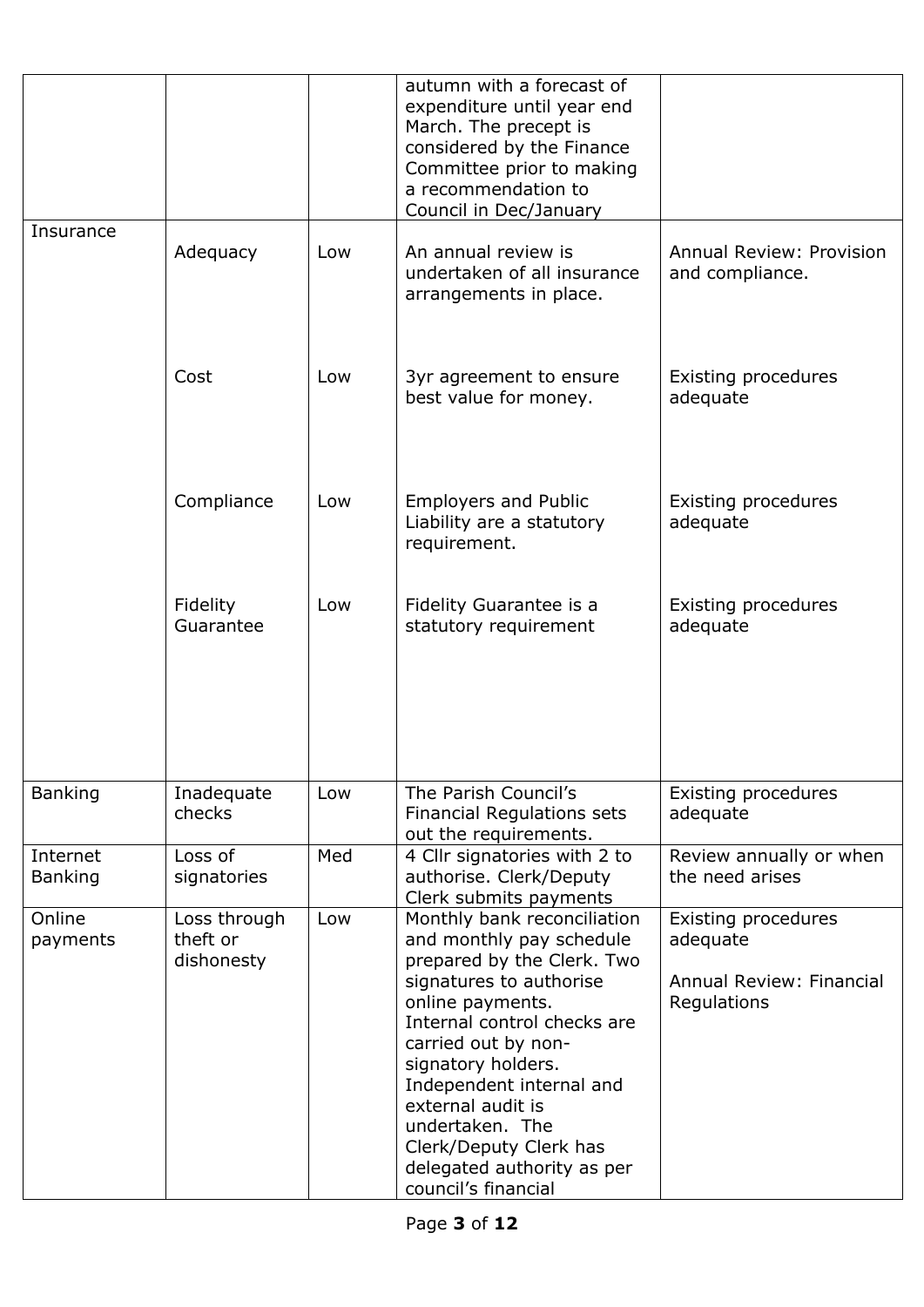|                                            | Debts $-$<br>incorrect<br>payment                               | Low  | regulations to spend prior to<br>meeting approval and report<br>to full council.<br>Copy of pay schedule to<br>signatories                                                                                                                                     | Existing procedures<br>adequate     |
|--------------------------------------------|-----------------------------------------------------------------|------|----------------------------------------------------------------------------------------------------------------------------------------------------------------------------------------------------------------------------------------------------------------|-------------------------------------|
| Petty Cash                                 | Loss through<br>theft or<br>dishonesty                          | Low  | Petty cash level is £20.00.<br>The council has no debit<br>card.                                                                                                                                                                                               | Existing procedures<br>adequate     |
| <b>VAT</b>                                 | Reclaiming/Re<br>charging.<br>Potential loss<br>of income       | Low  | As set out in the council's<br>financial regulations.<br>VAT is reclaimed from HMRC<br>on an annual basis and paid<br>by BACS.<br>VAT is reclaimed by<br>Polgooth Playing Field Trust<br>through the body of the PC<br>accounts and repaid into<br><b>PFFT</b> | Existing procedures<br>adequate     |
| <b>Public Works</b><br>Loan                | Borrowing<br>without<br>financial test<br>of detailed<br>budget | High | Borrowing must be<br>approved by full council. To<br>seek advice from<br>CALC/SLCC on any form of<br>borrowing and affordability.                                                                                                                              | Existing procedures<br>adequate     |
| Risk of<br>consequential<br>loss of income | Insurance<br>cover<br>inadequate                                | Med  | Insurance cover.<br>Important documents and<br>deeds are backed up and<br>taken of premises.                                                                                                                                                                   | Existing procedures<br>adequate     |
| <b>Protect Parish</b><br>Council funds     | <b>Bank becomes</b><br>insolvent.                               | Med  | Council to spread savings<br>between banks.                                                                                                                                                                                                                    | Annually Assess/Work in<br>Progress |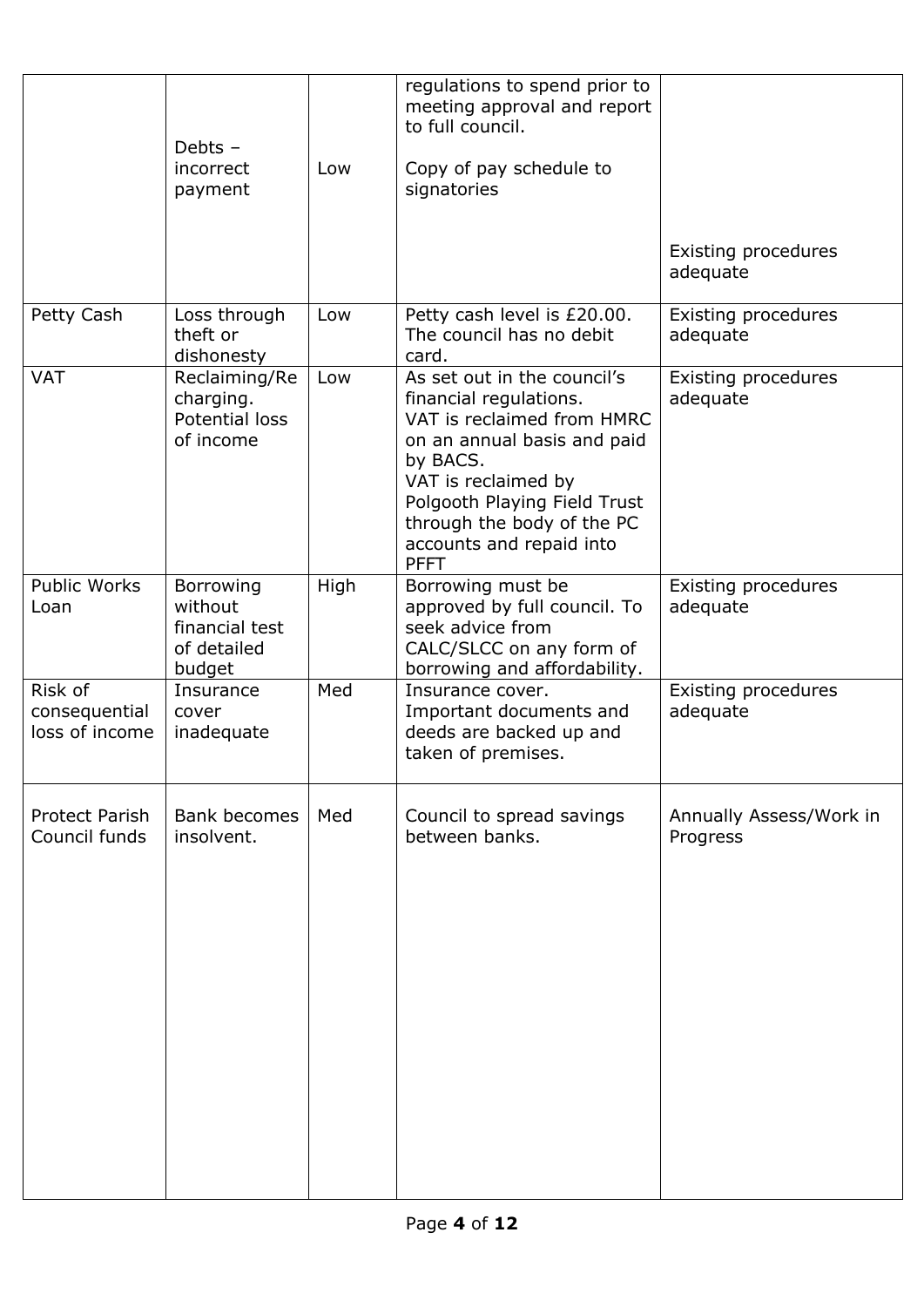| Annual<br>Governance<br>and<br>Accountability<br>Return<br>(AGAR) | Not submitted<br>within time<br>limits<br>resulting in<br>additional<br>costs | Low   | The Annual Return is<br>completed after the<br>Independent Internal<br>Auditor and RFO, approved<br>by Full Council and<br>submitted to the External<br>Auditor within the<br>prescribed time limits.                      | Existing procedures<br>adequate                                                                    |
|-------------------------------------------------------------------|-------------------------------------------------------------------------------|-------|----------------------------------------------------------------------------------------------------------------------------------------------------------------------------------------------------------------------------|----------------------------------------------------------------------------------------------------|
| Independent<br>Internal<br>Auditor                                | Items flagged<br>which could<br>affect the<br>compliance of<br>the AGAR       | Low   | <b>Finance Committee reviews</b><br>any response record making<br>a recommendation to Full<br>Council to action                                                                                                            | Existing procedures<br>adequate                                                                    |
| Ear Marked<br>Reserves                                            | Adequacy of<br>fund to ensure<br>council can<br>fulfil projects.              | Low   | As set out in the<br>Governance and<br>Accountability for Smaller<br>Authorities March 2020.<br>Monitored by the Clerk.                                                                                                    | Council to adopt a<br>Reserves Policy.                                                             |
| <b>General Fund</b>                                               | Inadequate<br>fund to pay<br>debtors and<br>clerks salary.                    | Low   | As set out in the<br>Governance and<br>Accountability for Smaller<br><b>Authorities March 2020</b><br>Recommended between 3 -<br>12 months running costs of<br>budget.                                                     | <b>Existing procedures</b><br>adequate                                                             |
| Financial<br>Records                                              | Inadequate<br>Records                                                         | Low   | The council have Financial<br>Regulations that set out the<br>requirements.<br>Scribe Accounting is used,<br>monthly bank reconciliation<br>and budget monitoring is<br>reported to Finance<br>Committee and Full Council. | Annual Review: Financial<br>Regulations                                                            |
| Financial<br>Controls                                             | Inadequate<br>Checks                                                          | Low   | <b>Internal Control Checks are</b><br>carried out by a Cllr who is<br>not a signatory holder as set<br>out in the council's Financial<br>Regulations.                                                                      | Report to Finance<br>Committee and Full<br>Council. Review annually:<br><b>Financial Controls.</b> |
| Payroll<br><b>GRANTS/DONATIONS</b>                                | Poor timing of<br>submissions<br>to HMRC can<br>incur fines.                  | Low   | Yearly and internal audit<br>checks. Forms part of the<br>Clerks internal control<br>check. Records include<br>RTI/PAYE/NI                                                                                                 | <b>Existing procedures</b><br>adequate                                                             |
| <b>Subject</b>                                                    | Risk/s                                                                        | L/M/H | <b>Management Control of</b>                                                                                                                                                                                               | <b>Review/Assess/Revise</b>                                                                        |
|                                                                   | <b>Identified</b>                                                             |       | Risk/s                                                                                                                                                                                                                     |                                                                                                    |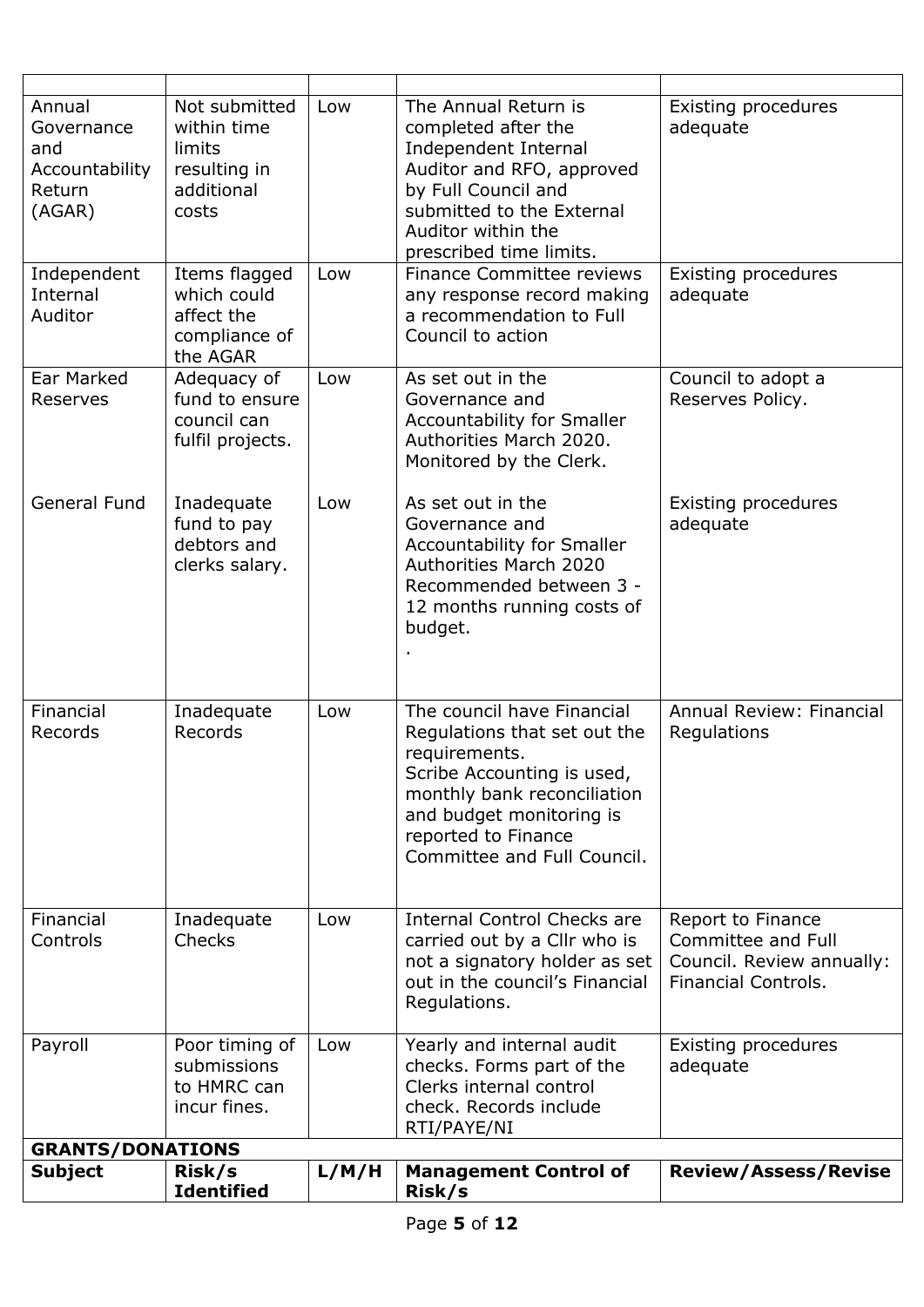| Grants                                                                                                                                               | <b>No</b><br>transparency<br>and<br>accounting of<br>grants. The<br>'power' to<br>pay.                                      | Low   | Funds are accounted for<br>separately in the body of<br>the accounts and included in<br>the budget. Applications<br>need to meet the criteria as<br>set out by the Parish<br>Council. | <b>Annual Review: Grant</b><br>Policy                                                  |
|------------------------------------------------------------------------------------------------------------------------------------------------------|-----------------------------------------------------------------------------------------------------------------------------|-------|---------------------------------------------------------------------------------------------------------------------------------------------------------------------------------------|----------------------------------------------------------------------------------------|
| Donations                                                                                                                                            | Lack of clarity                                                                                                             | Low   | Ability to donate ad-hoc                                                                                                                                                              | Annual Review: Council to<br>adopt a Donation Policy                                   |
| Polgooth<br>Charitable<br>Trust                                                                                                                      | Overspend<br>from Parish<br>Council<br>General Fund                                                                         | Low   | Maintenance of Polgooth<br>Playing Fields including play<br>equipment and ancillary<br>items are included in the<br>budget build for precepting.                                      | Annual Review: Budget<br>build                                                         |
|                                                                                                                                                      | Separate bank<br>account and<br>accounts                                                                                    | Low   | As set out in the<br>Governance and<br>Accountability for Smaller<br>Authorities March 2018.<br>Monitored by the Clerk.                                                               | <b>Existing procedures</b><br>adequate                                                 |
| Power to Pay                                                                                                                                         |                                                                                                                             | Low   | The Parish Council have<br>adopted the General Power<br>of Competence                                                                                                                 | Annual Review: To ensure<br>criteria is met to use<br>GPOC.                            |
| <b>ASSETS</b>                                                                                                                                        |                                                                                                                             |       |                                                                                                                                                                                       |                                                                                        |
| <b>Subject</b>                                                                                                                                       | Risk/s<br><b>Identified</b>                                                                                                 | L/M/H | <b>Management Control of</b><br>Risk/s                                                                                                                                                | <b>Review/Assess/Revise</b>                                                            |
| Land owned<br>including<br>managed land<br>by the Parish<br>Council.                                                                                 | Incorrect<br>accounting<br>procedures<br>resulting in<br>implication<br>with HMRC,<br>Internal and<br><b>External Audit</b> | Med   | Establish parish council's<br>roles and responsibilities<br>through legal advice if<br>necessary.                                                                                     | Annual Review; Insurance<br>purposes<br>Work in progress with<br>solicitor's advice    |
| <b>Street</b><br>furniture<br>shelters, play<br>equipment,<br>ancillary<br>items, salt<br>bins, waste<br>bins, dog bins,<br>speed devices,<br>picnic | Loss or<br>damage/risk<br>Damage to<br>third party/ies<br>property                                                          | Med   | The Clerk keeps an asset<br>register and insurance is<br>held at the appropriate level<br>for all items. Faults are<br>reported to the clerk.<br>Asset labels with QR code            | <b>Annual Review: Asset</b><br>Register<br>Assess: Council to adopt<br>a policy on how |
| benches,<br>notice boards                                                                                                                            |                                                                                                                             |       | and contact number on<br>assets for ease of reporting                                                                                                                                 | inspections are carried<br>out.                                                        |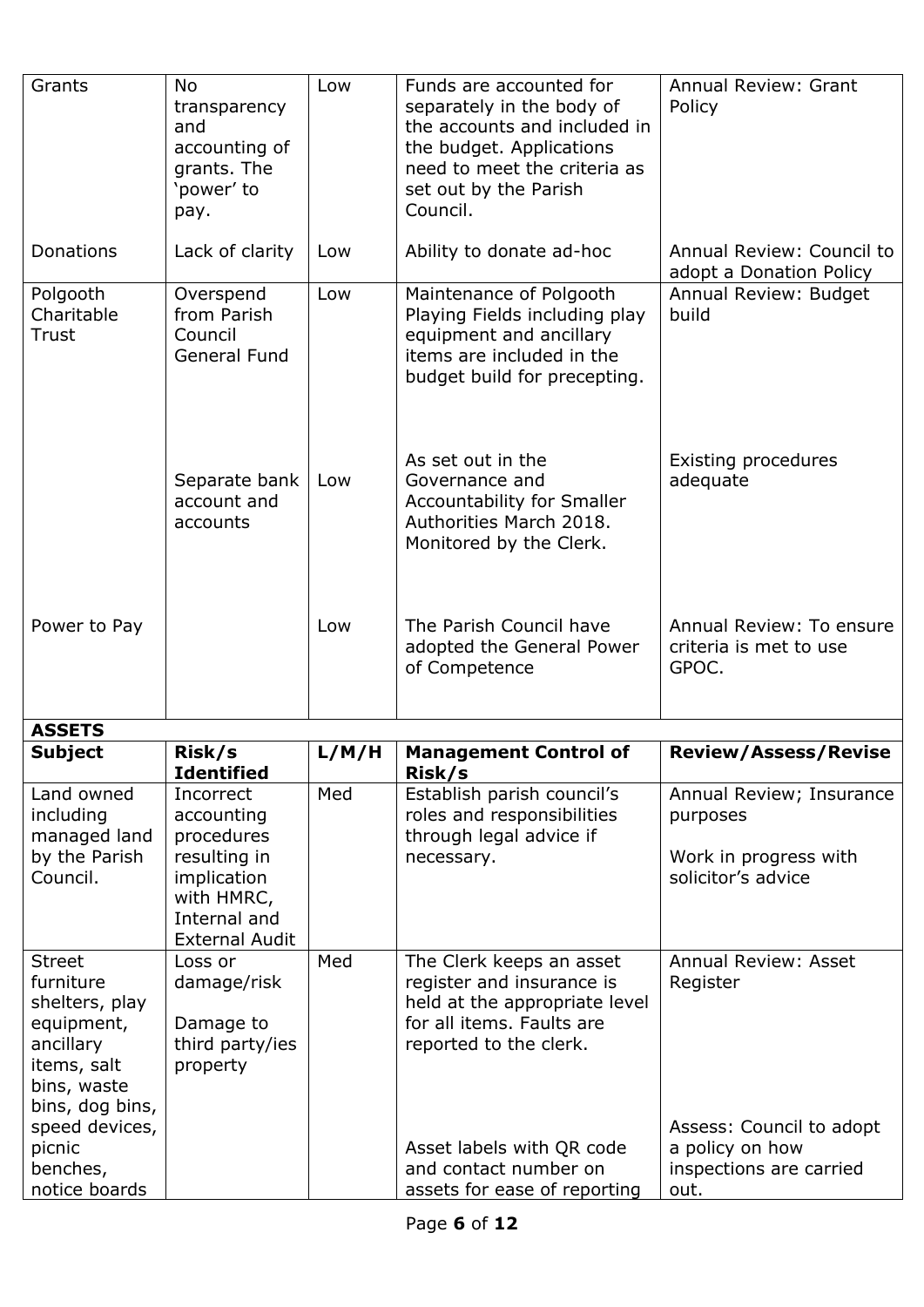| Maintenance<br>of Assets | Loss or<br>damage/risk.<br>Damage to<br>third party/ies<br>property. Poor<br>performance<br>of assets and<br>amenities | Med | The Clerk has delegated<br>authority to instruct<br>contractors as per financial<br>regulations and council<br>'procedures. | <b>Annual Review</b>                                |
|--------------------------|------------------------------------------------------------------------------------------------------------------------|-----|-----------------------------------------------------------------------------------------------------------------------------|-----------------------------------------------------|
| <b>Trees</b>             | Loss or<br>damage/risk.<br>Damage to<br>third<br>party/lies<br>property.                                               | Med |                                                                                                                             | Council to adopt a Tree<br><b>Management Policy</b> |

## **LIABILITY**

| <b>Subject</b>                                                | Risk/s<br><b>Identified</b>                                                         | L/M/H      | <b>Management Control of</b><br>Risk/s                                                                                                                                                                                                                                                                                                                                                                                                                                            | <b>Review/Assess/</b><br><b>Revise</b>                                  |
|---------------------------------------------------------------|-------------------------------------------------------------------------------------|------------|-----------------------------------------------------------------------------------------------------------------------------------------------------------------------------------------------------------------------------------------------------------------------------------------------------------------------------------------------------------------------------------------------------------------------------------------------------------------------------------|-------------------------------------------------------------------------|
| Legal Powers                                                  | <b>Ultra Vires</b><br>activity or<br>payments<br>Committees<br>and Working<br>Party | Low<br>Low | All activities and payments<br>are assessed to confirm<br>they are within the power of<br>the Parish Council to spend,<br>resolved at Full Council and<br>clearly minuted.<br>Clerk/Deputy Clerk to clarify<br>legal position on any new<br>proposal if necessary. Legal<br>expenses cover at Insurer's<br>recommended level and<br>reviewed by the<br>Independent Internal<br>Auditor. Where necessary<br>the clerk seeks advice<br><b>Establish Clear Terms of</b><br>Reference | Existing procedures<br>adequate<br>Annual Review: Terms of<br>Reference |
| Minutes,<br>Agendas,<br>Statutory<br>documents<br>and Notices | Inaccuracy<br>and Legality                                                          | Low        | Produced in a prescribed<br>method by the Clerk/Deputy<br>Clerk and adheres to legal<br>requirements.<br>Minutes are approved and<br>signed at the next council<br>meeting. Minutes and<br>agendas are displayed<br>according to the legal<br>requirements.                                                                                                                                                                                                                       | Existing procedures<br>adequate                                         |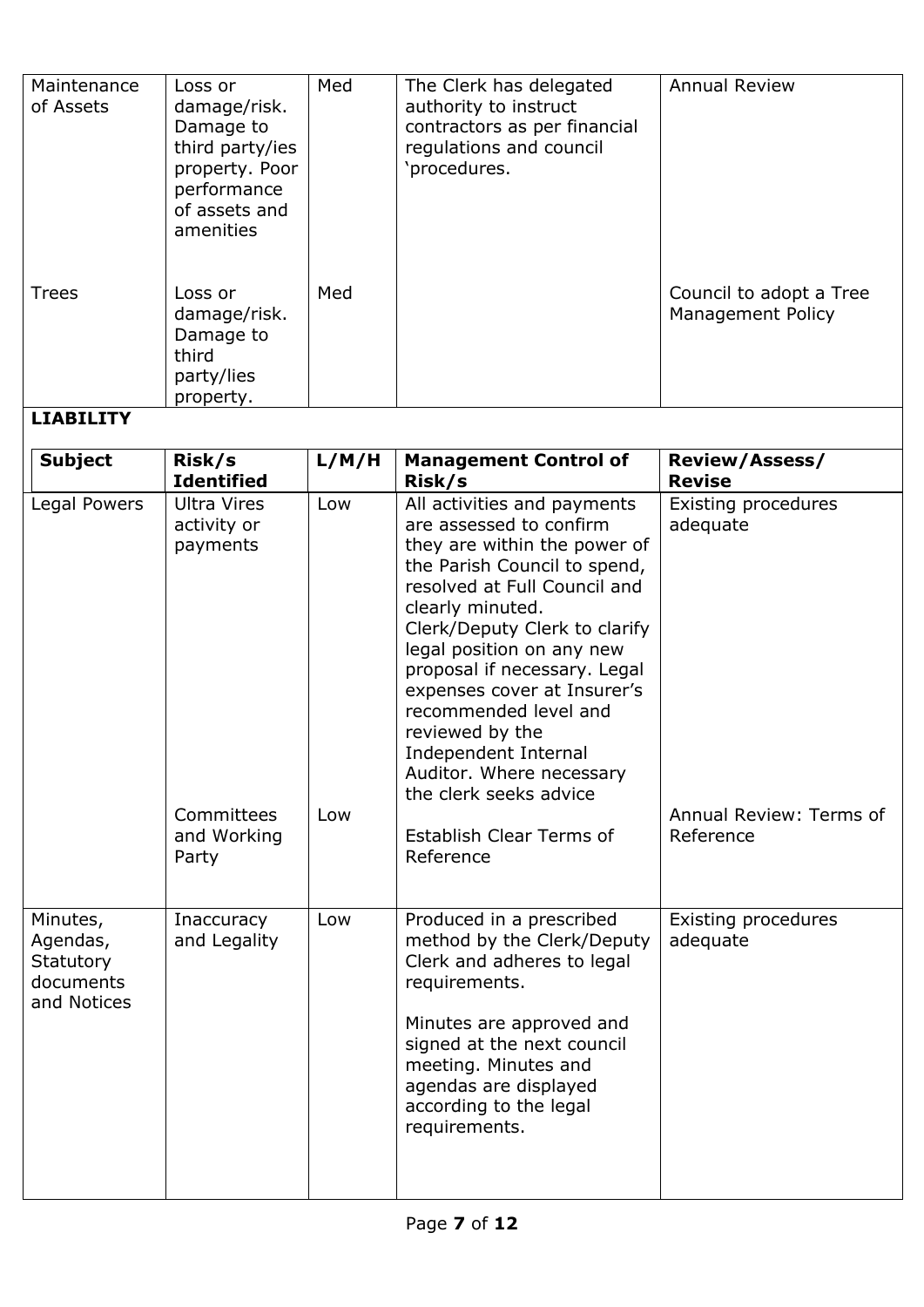|                                          | <b>Business</b><br>Conduct                                                                                    | Low        | Business conducted at<br>Council meetings should be<br>managed by the Chair.                                                                                                                                                     | Guidance/training given if<br>required. Members to<br>adhere to the Code of<br><b>Conduct and Standing</b><br>Orders<br>Annual Review: Standing<br>Orders |
|------------------------------------------|---------------------------------------------------------------------------------------------------------------|------------|----------------------------------------------------------------------------------------------------------------------------------------------------------------------------------------------------------------------------------|-----------------------------------------------------------------------------------------------------------------------------------------------------------|
| Covid 19<br>Statutory<br><b>Notices</b>  | Failure to<br>display on<br>notice boards<br>due to non-<br>essential<br>travel                               | Med        | Produced in a prescribed<br>method by the Clerk and<br>published on the council's<br>website. Approved at virtual<br>meeting. No wet signature.                                                                                  | Existing procedures<br>adequate                                                                                                                           |
| <b>Public Liability</b>                  | Non-<br>compliant-<br>risk to 3rd<br>Party property<br>or individuals<br>with costs to<br>the<br>parishioners | Low        | Insurance in place at<br>insurer's recommendation.<br>Risk assessment of any<br>individual event                                                                                                                                 | Existing procedures<br>adequate<br>Annual Review: Insurance<br>policy                                                                                     |
| Employers/ee<br>Liability                | Comply with<br>Employment<br>Law                                                                              | Low        | Clerk to monitor changes in<br>legislation. Employer liability<br>and Personal accident cover<br>at insurer's recommended<br>level for employees,<br>members and volunteers.<br>Council to understand<br>Pension Auto Enrolment. | Existing procedures<br>adequate<br>Annual Review: Insurance<br>policy                                                                                     |
| Councillor<br>Liability                  | Casing injury<br>(damage to<br>Cllrs)                                                                         | Low        | Insurance cover and risk<br>assessment                                                                                                                                                                                           | Annual Review: Insurance<br>and Risk Assessment                                                                                                           |
| Legal Liability                          | Legality of<br>activities<br>Proper<br>documents                                                              | Low<br>Low | Clerk to clarify legal position<br>on proposals and to seek<br>advice if necessary.<br>Policy provision                                                                                                                          | Existing procedures<br>adequate<br>Council to adopt a<br><b>Retention of Documents</b>                                                                    |
| Legal Liability<br>as                    | control<br>Insurance<br>claims                                                                                | High       | Periodic and specific risk<br>assessment.                                                                                                                                                                                        | Policy<br>Existing procedures<br>adequate                                                                                                                 |
| consequence<br>of asset<br>ownership and |                                                                                                               |            |                                                                                                                                                                                                                                  |                                                                                                                                                           |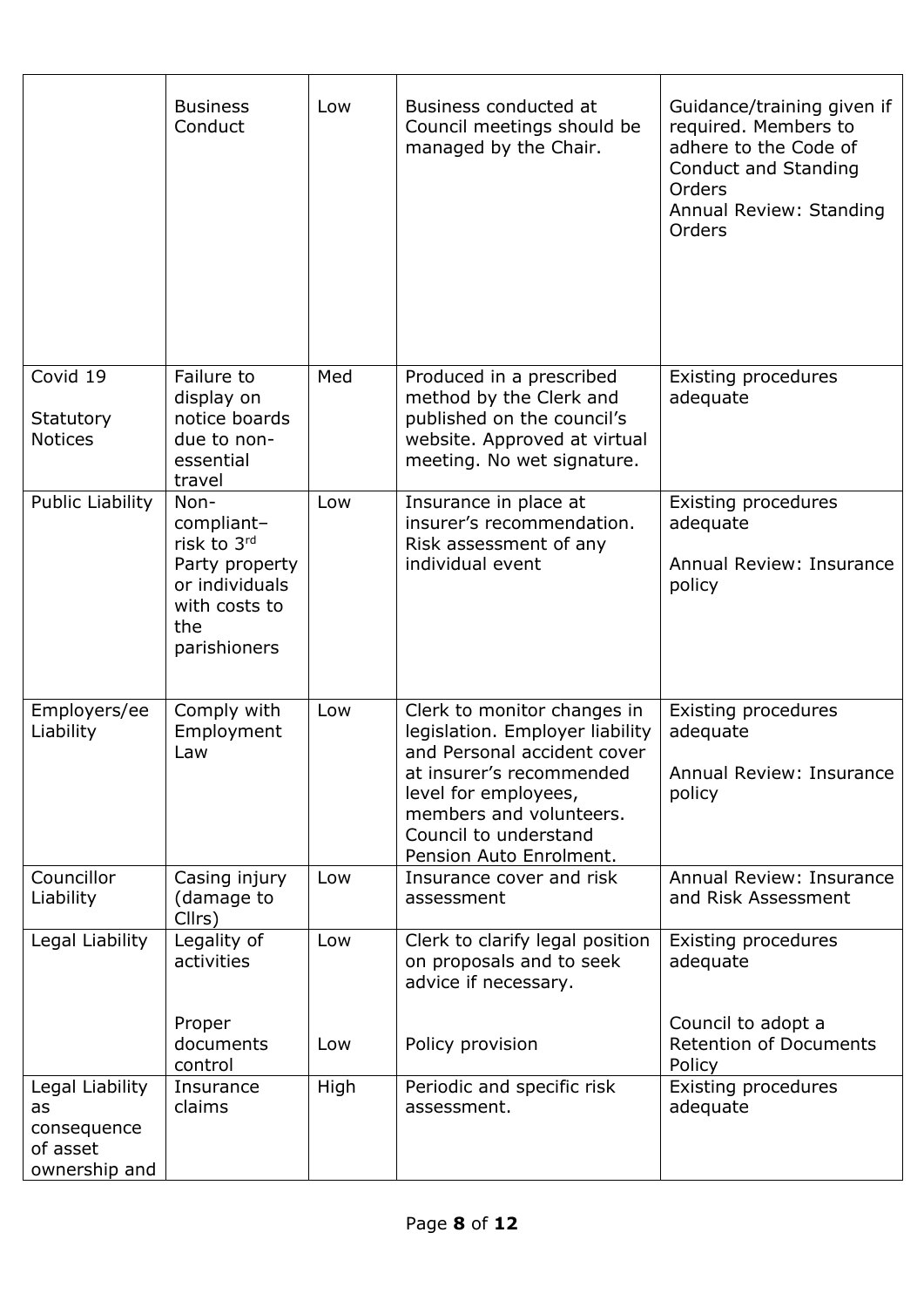| managed<br>areas                                                 |                                          |                |                                                                                                                                                                                                                                                                                                 |                                                |
|------------------------------------------------------------------|------------------------------------------|----------------|-------------------------------------------------------------------------------------------------------------------------------------------------------------------------------------------------------------------------------------------------------------------------------------------------|------------------------------------------------|
| Covid 19                                                         | Risk of<br>transmission                  | High           | Separate risk assessment<br>for play areas. Notices on<br>play equipment and social<br>distancing notices at open<br>spaces and allotments for<br>Covid 19 adhering to<br>government quidelines                                                                                                 | Revise                                         |
| Freedom of<br>Information<br>and Data<br>Protection              | Policy<br>provision                      | $Low -$<br>Med | The council has the<br>following on the website:<br>Model publication scheme<br>Privacy data notices<br>Data Protection Policy<br><b>GDPR Policy</b><br>Registered with the<br><b>Information Commissioner's</b><br>Office                                                                      | <b>Annual Review:</b><br><b>GDPR Reporting</b> |
| Website<br>Accessibility                                         | Not meeting<br>the legal<br>requirements | Low            | Accessibility statement is<br>published on the council's<br>website. The website meets<br>The Public Sector Bodies<br>(Websites & Mobile<br>Applications No.2)<br><b>Accessibility Regulations</b><br>2018.                                                                                     | <b>Existing procedures</b><br>adequate         |
|                                                                  |                                          |                |                                                                                                                                                                                                                                                                                                 |                                                |
| <b>EMPLOYMENT</b>                                                |                                          |                |                                                                                                                                                                                                                                                                                                 |                                                |
| <b>Subject</b>                                                   | Risk/s<br><b>Identified</b>              | L/M/H          | <b>Management Control of</b><br>Risk/s                                                                                                                                                                                                                                                          | <b>Review/Assess/</b><br><b>Review</b>         |
| Clerk's<br>Deputy Clerk<br>salary and any<br>associated<br>costs | Salary paid.                             | Low            | Salary rates are based on<br>the National Joint Council<br>for Local Government<br>Services. Confidential<br>minute of scale point.<br>The clerk has a contract of<br>employment and job<br>description. Additional hours<br>are agreed by resolution.<br>Salary is paid on the $1st$<br>month. | <b>Annual Salary Review</b><br>Appraisals      |
|                                                                  | Incorrect<br>hours paid.                 | Low            | Yearly internal and external<br>audit. Forms part of the<br>internal control check.<br>Records include RTI for<br>PAYE/NI                                                                                                                                                                       | Existing procedures<br>adequate                |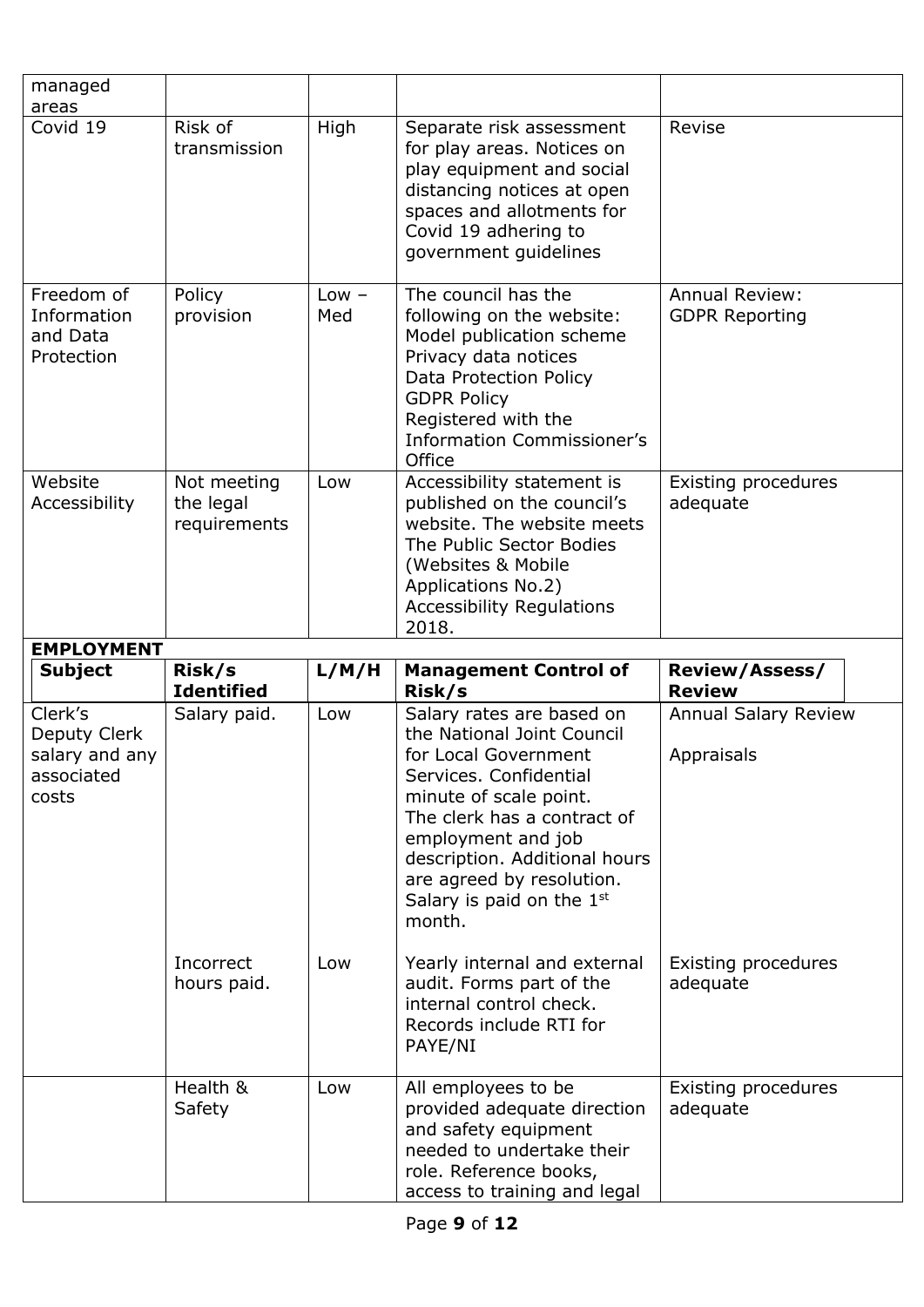|                                                                | Non-                                                                                             | Low        | advice. To monitor the<br>clerks, work conditions at<br>home.<br>Temp cover of locum clerk                                                                                                                                                                                                                                                | Existing procedures                                                                                     |
|----------------------------------------------------------------|--------------------------------------------------------------------------------------------------|------------|-------------------------------------------------------------------------------------------------------------------------------------------------------------------------------------------------------------------------------------------------------------------------------------------------------------------------------------------|---------------------------------------------------------------------------------------------------------|
|                                                                | availability of<br>clerk,<br>disruption to<br>council<br>business                                |            |                                                                                                                                                                                                                                                                                                                                           | adequate                                                                                                |
|                                                                | Loss of Clerk                                                                                    | Low        | A contingency fund should<br>be established to enable<br>training.                                                                                                                                                                                                                                                                        | <b>Existing procedures</b><br>adequate                                                                  |
| <b>INCOME</b>                                                  |                                                                                                  |            |                                                                                                                                                                                                                                                                                                                                           |                                                                                                         |
| <b>Subject</b>                                                 | Risk/s<br><b>Identified</b>                                                                      | L/M/H      | <b>Management Control of</b><br>Risk/s                                                                                                                                                                                                                                                                                                    | <b>Review/Asses/Revise</b>                                                                              |
| Allotment<br>Holders<br>Grazing<br>License<br><b>Scouts</b>    | Receipt of<br>cash<br>payments<br><b>Bacs Payment</b>                                            | Low<br>Low | Clerk is responsible for<br><b>Allotment Tenancy</b><br>Agreements and collection<br>of rent on the 1 <sup>st</sup> April.<br>Receipts are given to all<br>Allotment holders and<br>reported to Full Council.<br>Forms part of the Internal<br><b>Control Check</b><br>Receipts reported to Full<br>Council.<br>Receipts reported to Full | <b>Annual Review: Allotment</b><br>Rent<br><b>Annual Review:</b><br>Grazing License<br>No review due to |
| Association<br>Lease                                           | <b>Bacs Payment</b>                                                                              | Low        | Council                                                                                                                                                                                                                                                                                                                                   | covenant                                                                                                |
| Community<br><b>Benefit Fund</b><br>From Clean<br>Earth Energy | <b>No</b><br>transparency<br>and<br>accounting of<br>expenditure to<br>benefit the<br>community. | Med        | Funds are accounted for<br>separately in the body of<br>accounts. They do not form<br>part of the budget. Resolved<br>at Full Council to spend<br>funds for the benefit of the<br>parish. Receipts reported to<br>Full Council.                                                                                                           | Council to adopt a<br><b>Community Benefit Policy</b>                                                   |
| Feed in Tariffs                                                | Audit<br>challenge                                                                               | Med        | Funds are accounted for,<br>and ring fenced in the body<br>of accounts. They do not<br>form part of the budget.                                                                                                                                                                                                                           | Assess/Work in Progress                                                                                 |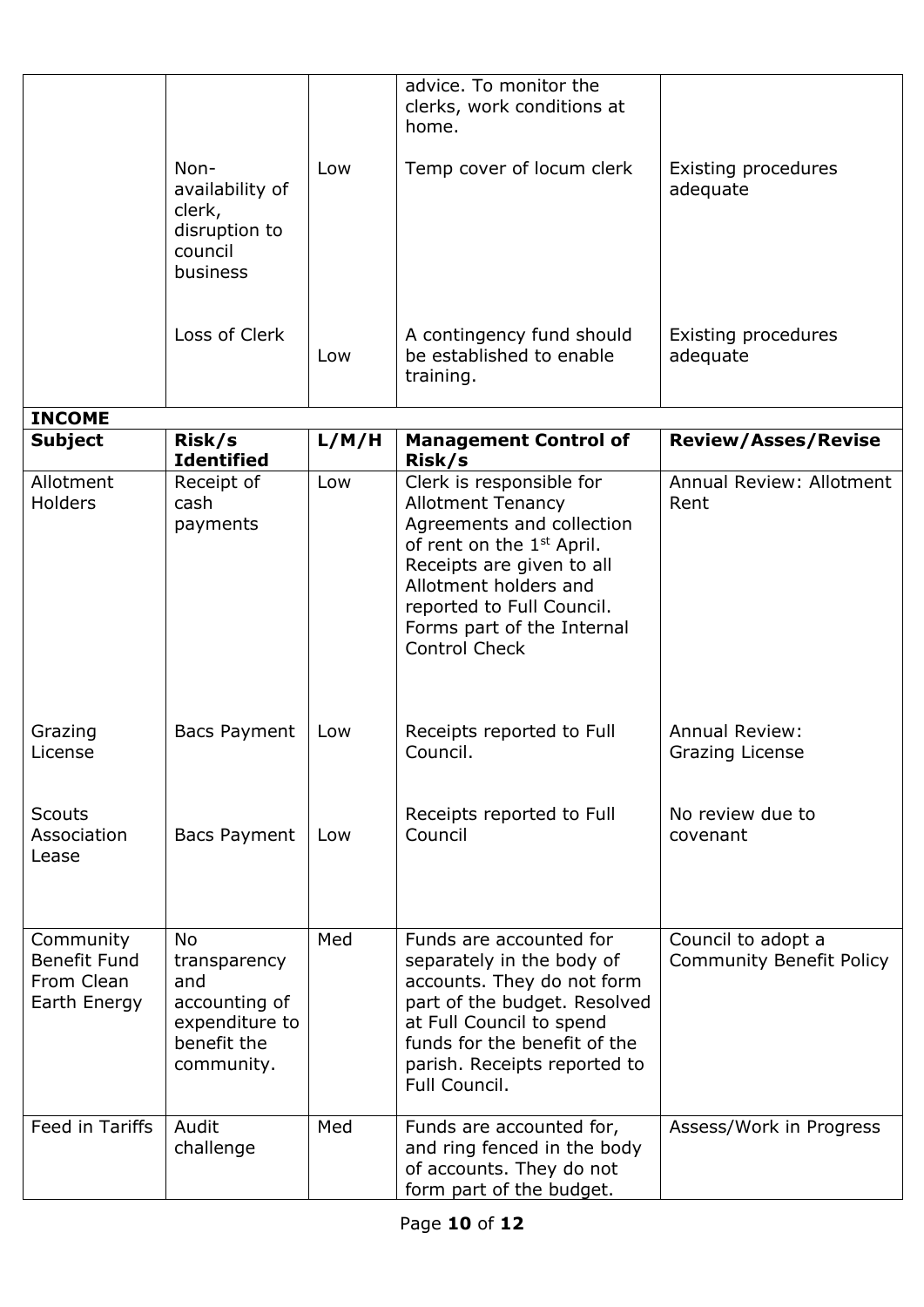|                                                            |                                                                                                  |       | Receipts reported to Full<br>Council.                                                                                                                                                                                                                                                                                                                                                                                                                                                                              |                                                                            |
|------------------------------------------------------------|--------------------------------------------------------------------------------------------------|-------|--------------------------------------------------------------------------------------------------------------------------------------------------------------------------------------------------------------------------------------------------------------------------------------------------------------------------------------------------------------------------------------------------------------------------------------------------------------------------------------------------------------------|----------------------------------------------------------------------------|
| Trewoon<br>Social Fund                                     | <b>No</b><br>transparency<br>and<br>accounting of<br>expenditure to<br>benefit the<br>community. | Low   | Funds are accounted for,<br>and ring fenced in the body<br>of accounts. They do not<br>form part of the budget.<br>One off payment.                                                                                                                                                                                                                                                                                                                                                                                | Existing procedures<br>adequate                                            |
| Community<br>Infrastructure<br>Levy                        | Not spending<br>within the<br>timeframe.<br>Repay to CC.                                         | Med   | Funds are accounted for,<br>and ring fenced in the body<br>of accounts. They do not<br>form part of the budget.                                                                                                                                                                                                                                                                                                                                                                                                    | <b>Annual Review</b><br>5-year time limit to<br>spend.                     |
| S106 funding                                               | Not identifying<br>a project. Loss<br>of funding.                                                | Med   | Application to Cornwall<br>Council. CC to earmark<br>funds if application is<br>accepted.                                                                                                                                                                                                                                                                                                                                                                                                                          | <b>Annual Review:</b><br>5-year time limit to<br>spend.                    |
| <b>Subject</b>                                             | Risk/s<br><b>Identified</b>                                                                      | L/M/H | <b>Management Control of</b><br>Risk/s                                                                                                                                                                                                                                                                                                                                                                                                                                                                             | <b>Revise/Assess/Review</b>                                                |
| <b>Best Value</b><br>Accountability                        | Work awarded<br>incorrectly                                                                      | Low   | The Council's Financial<br>Regulations sets out the<br>procurement requirement.                                                                                                                                                                                                                                                                                                                                                                                                                                    | Annual Review: Financial<br>Regulations<br>Existing procedures<br>adequate |
|                                                            | Overspend on<br>services                                                                         | Med   | Parish Council practice<br>would be to seek, if<br>possible, more than one<br>quotation for any<br>substantial work required to<br>be undertaken or goods<br>under £25,000, unless a<br>council need to expediate a<br>service to benefit the public.<br>An extension to contract<br>clause with an existing PC<br>contractor may be<br>considered providing it does<br>not exceed 50% of the<br>original contract. For major<br>contract over £25,000<br>services, formal competitive<br>tenders would be sought. | Existing procedures<br>adequate                                            |
| Emergency<br>Scheme of<br>Delegation<br>due to Covid<br>19 |                                                                                                  |       | Delegates authority to the<br>Clerk in consultation with<br>the Chairman and Vice<br>Chairman to take any<br>actions necessary with                                                                                                                                                                                                                                                                                                                                                                                | Review: Scheme of<br>Delegation                                            |